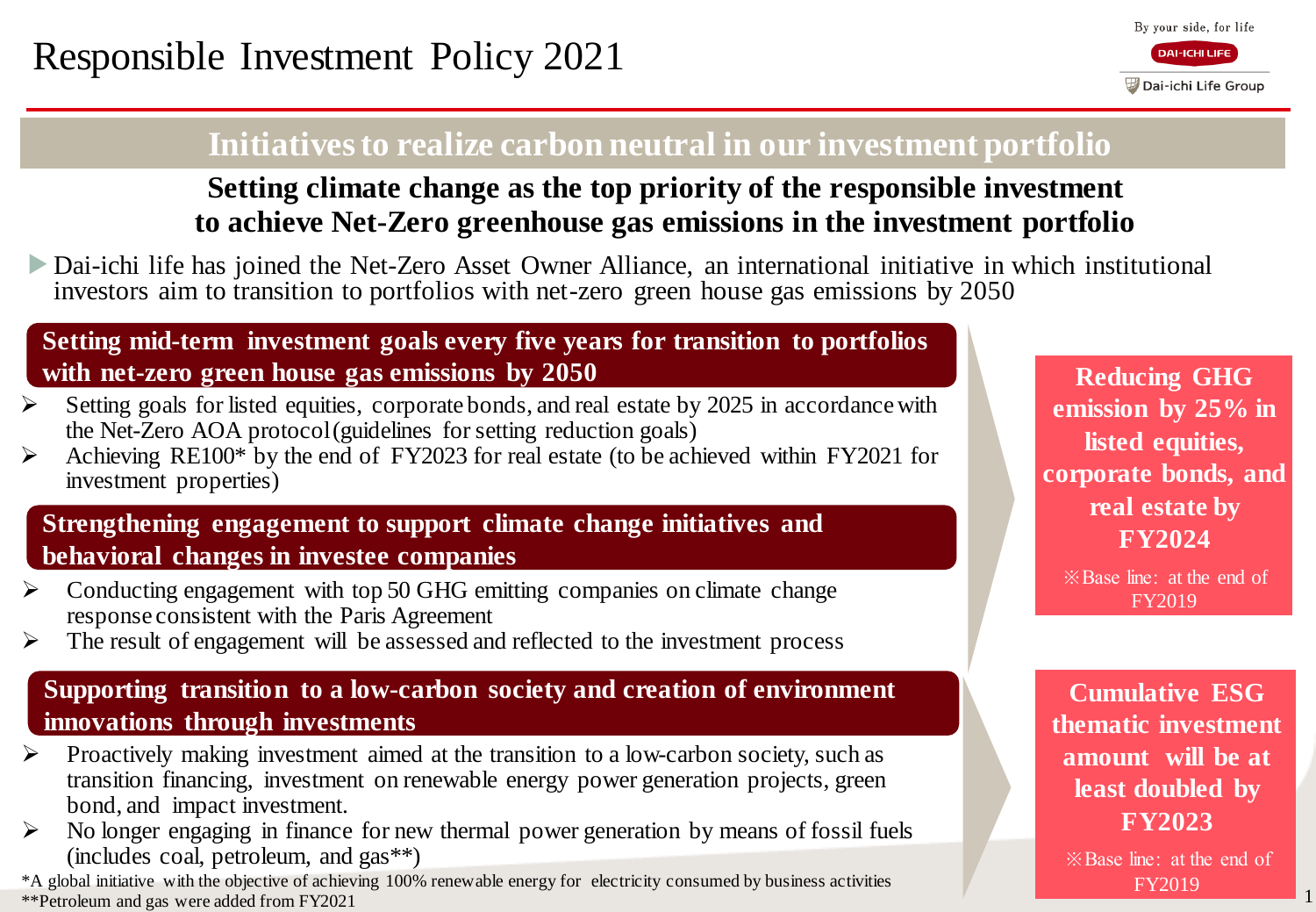# **Engagement**

- **Strengthening engagement aimed at resolving important issues of investee companies**
- **Support initiatives aimed at creating sustainable society, such as climate change response, governance effectiveness improvement, etc.**

- $\checkmark$  Consistent with the goal-setting guidelines of the Net-Zero Asset Owner Alliance, active support for the further raising and execution of goal standards for the top 50 greenhouse gas-emitting companies of our portfolio
- $\checkmark$  Strengthening climate change-related engagement such as to the endorsement of the recommendation of TCFD, the information disclosure related to the financial impact brought by climate change, and other initiatives related to climate change based on analysis and proposals from our ESG analysts

#### **Emphasis on engagement regarding management strategy**

- $\checkmark$  Sharing issues with investee companies while confirming consistency between corporate purpose/management principles and business models
- $\checkmark$  Ascertaining business strategies to maximize corporate value, financial strategies to realize capital efficiency that exceeds capital costs, and sustainable management strategies based on drastic changes in the external environment such as the spread of COVID-19 infections (business model reformation, supply chain restructuring, handling of digital transformation, etc.)

#### Strengthening climate change engagement **IMPLE 10.1 The Strengthening climate change engagement IMPLE 10.1 The Improvement of effectiveness of corporate governance**

 $\checkmark$  In accordance with revisions to Japan's Corporate Governance Code, the raising of issues based on, e.g., a skill matrix recognized to be necessary for business models for companies faced with challenges regarding the diversity and selection process of their board of directors.

#### **Incorporation of important ESG-related themes**

 $\checkmark$  Investigating major ESG themes of the improvement of sustainability of natural capital and the respect for human rights and promotion of diversity, and incorporate these themes into the engagement themes for key investee companies

### **Promotion of collaborative engagement**

 $\checkmark$  Actively participate in collaborative engagement in initiatives, and demonstrate the ability to influence companies

Climate

#### THE NET-ZERO **ASSET OWNER ALLIANCE**



**Institutional Investors Collective Engagement Forum** 



2